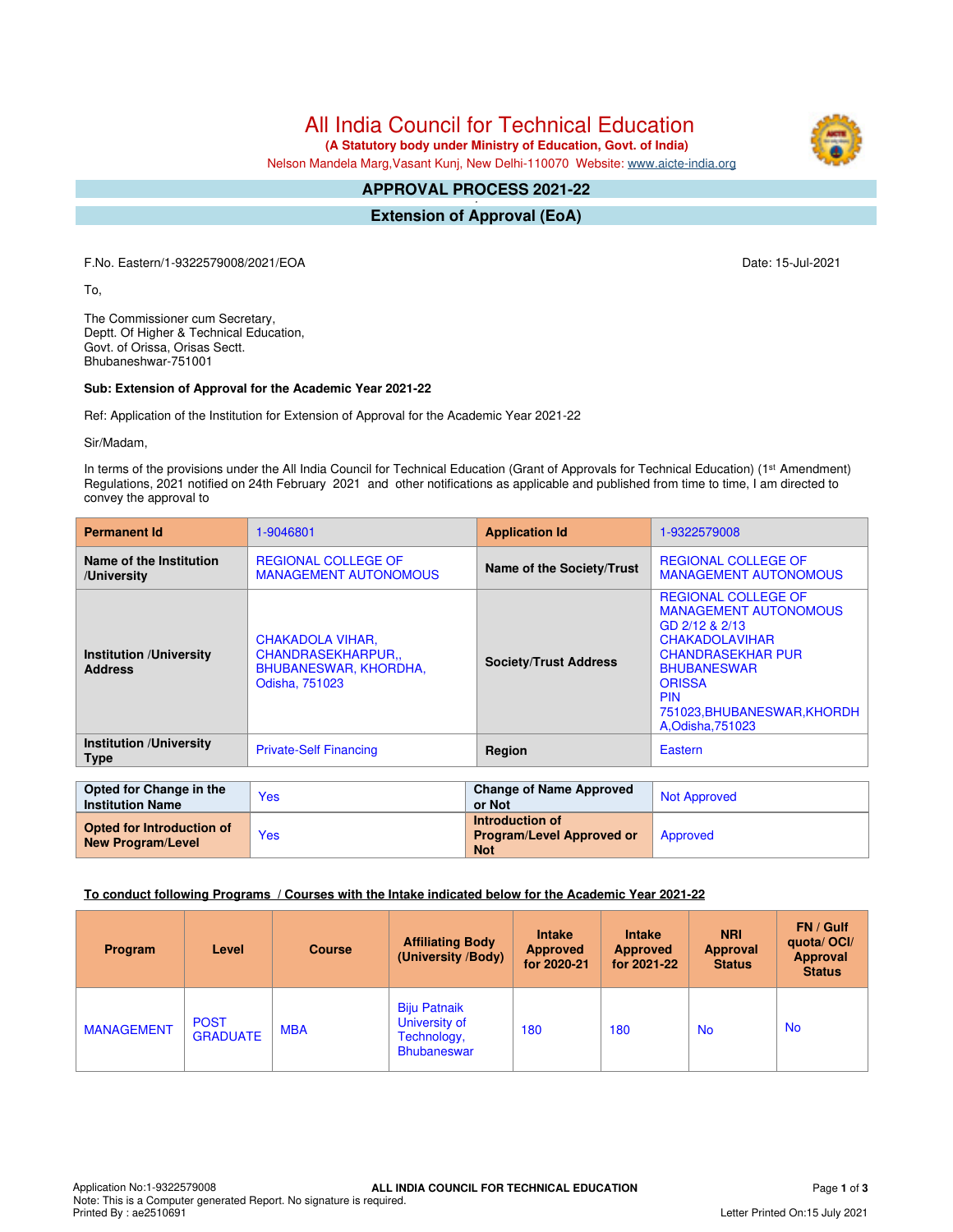| <b>MCA</b> | <b>POST</b><br><b>GRADUATE</b> | <b>MCA</b> | <b>Biju Patnaik</b><br>University of<br>Technology,<br><b>Bhubaneswar</b> | U | $120^{##}$ | <b>No</b> | <b>No</b> |
|------------|--------------------------------|------------|---------------------------------------------------------------------------|---|------------|-----------|-----------|
|------------|--------------------------------|------------|---------------------------------------------------------------------------|---|------------|-----------|-----------|

## Approved New Course(s)

#### **It is mandatory to comply with all the essential requirements as given in APH 2021-22 (Appendix 6)**

## **Important Instructions**

- 1. The State Government/ UT/ Directorate of Technical Education/ Directorate of Medical Education shall ensure that 10% of reservation for Economically Weaker Section (EWS) as per the reservation policy for admission, operational from the Academic year 2019-20 is implemented without affecting the reservation percentages of SC/ ST/ OBC/ General. However, this would not be applicable in the case of Minority Institutions referred to the Clause (1) of Article 30 of Constitution of India. Such Institution shall be permitted to increase in annual permitted strength over a maximum period of two years.
- 2. The Institution offering courses earlier in the Regular Shift, First Shift, Second Shift/Part Time now amalgamated as total intake shall have to fulfil all facilities such as Infrastructure, Faculty and other requirements as per the norms specified in the Approval Process Handbook 2021-22 for the Total Approved Intake. Further, the Institutions Deemed to be Universities/ Institutions having Accreditation/ Autonomy status shall have to maintain the Faculty: Student ratio as specified in the Approval Process Handbook.
- 3. Strict compliance of Anti-Ragging Regulation, Establishment of Committee for SC/ ST, Establishment of Internal Complaint Committee (ICC), Establishment of Online Grievance Redressal Mechanism, Barrier Free Built Environment for disabled and elderly persons, Fire and Safety Certificate should be maintained as per the provisions made in Approval Process Handbook and AICTE Regulation notified from time to time.
- 4. In case of any differences in content in this Computer generated Extension of Approval Letter, the content/information as approved by the Executive Council / General Council as available on the record of AICTE shall be final and binding.

**Prof.Rajive Kumar Member Secretary, AICTE**

Copy \*\* to:

- **1. The Director of Technical Education\*\*, Odisha**
- **2**. **The Registrar\*\*,**

Biju Patnaik University Of Technology, Bhubaneswar

- **3. The Principal / Director,** REGIONAL COLLEGE OF MANAGEMENT AUTONOMOUS Chakadola Vihar, Chandrasekharpur,, Bhubaneswar,Khordha, Odisha,751023
- **4. The Secretary / Chairman,** REGIONAL COLLEGE OF MANAGEMENT AUTONOMOUS GD 2/12 & 2/13 CHAKADOLAVIHAR CHANDRASEKHAR PUR BHUBANESWAR ORISSA PIN 751023